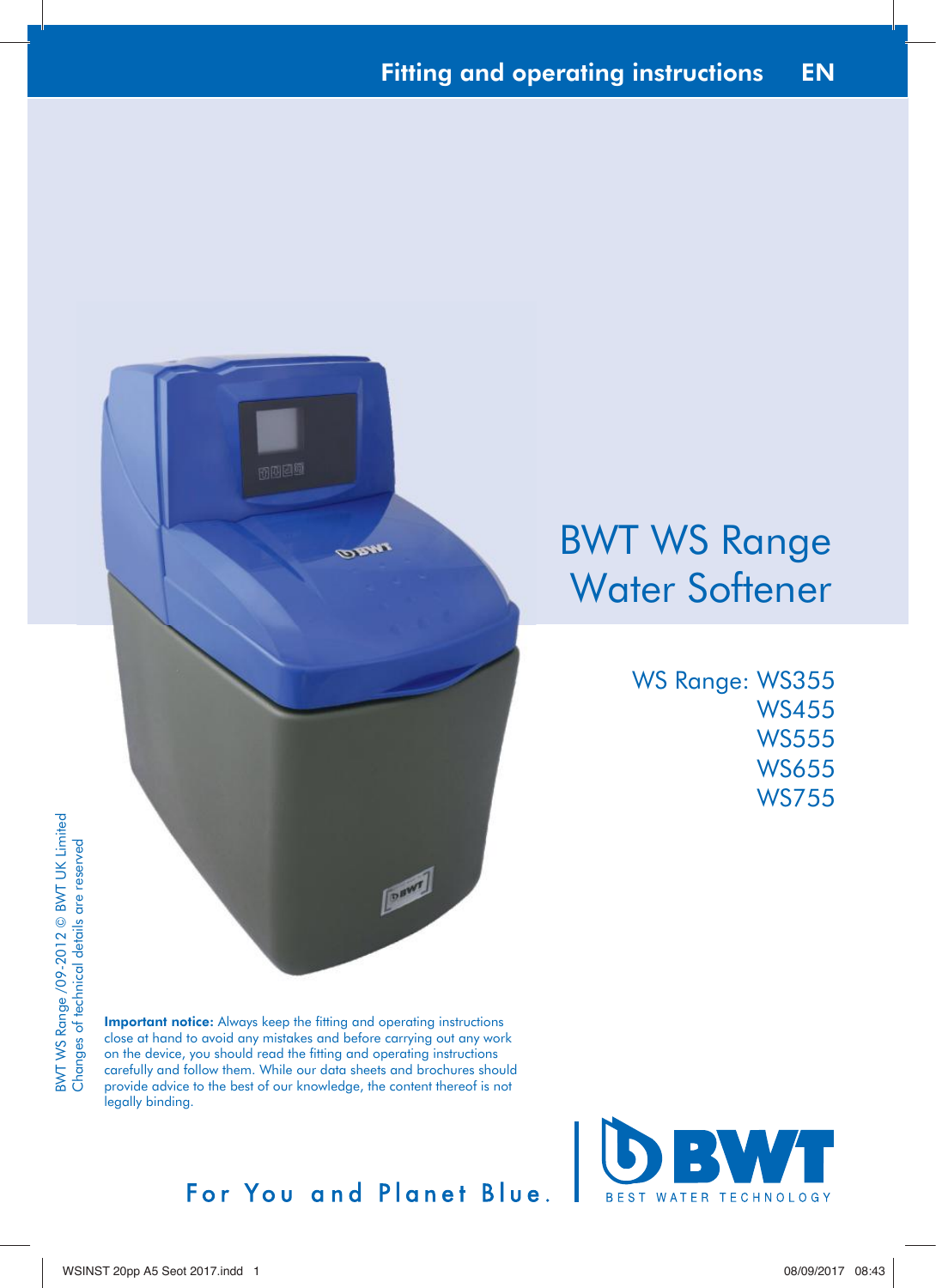This water softener complies with all relevant local and national safety requirements. Improper use will invalidate your manufacturers warranty and could lead to injury and material damage.

To help avoid the risk of accidents and unnecessary damage to this unit, please read these instructions carefully before installation and use. Please keep these instructions in a safe place and ensure they are passed on to any future user of the unit.

#### **Electrical safety**

Only use the transformer /plug supplied. Before use, ensure that the connection data on the data plate (voltage and frequency) match that of the mains electricity supply. If in any doubt, consult a qualified electrician.

#### **Maintenance**

The unit must be isolated from the electricity supply during installation, maintenance and repair work. Your water softener will benefit from regular service please see welcome pack or call BWT on 01494 838 100 for details.

#### **Cleaning**

Please wipe clean with a damp cloth. Do not use solvent based or abrasive cleaning agents as they may cause damage to the high gloss finish.

#### **Correct application**

This appliance is intended for domestic use only, and any other use is not supported by the manufacturer and could be dangerous. BWT UK Limited cannot be held liable for damage resulting from the incorrect or improper use of this water softener.

#### **Operation**

This appliance can be used by children aged from 8 years and above and persons with reduced physical, sensory or mental capabilities or lack of experience and knowledge if they have been given supervision or instruction concerning use of the appliance in a safe way and understand the hazards involved. This appliative is interlued to the mandatour of the mandatour of the mandatour of the mandaton be held liable for damage resulting from the incorrect or improper sum of the held liable for damage resulting from the incorr

#### **Safety with children**

Children must not play with the appliance and any contents therein at anytime.

#### **Extended periods of non-use**

If the property is to be left unattended for any length of time e.g. holidays, the water softener should be bypassed/ isolated from the mains water supply by reversing the 3 valve positions as shown in the installation diagram in this manual.

After prolonged periods of non-use, ensure inlet and outlet valves are open and bypass valve is closed, and start a manual regeneration as described in Part Two of this manual.

#### **Protect from high & low temperatures**

Important - do not install the water softener where it, or its connections (including the drain overflow lines), will be subject to temperatures under 5ºC or above 40ºC.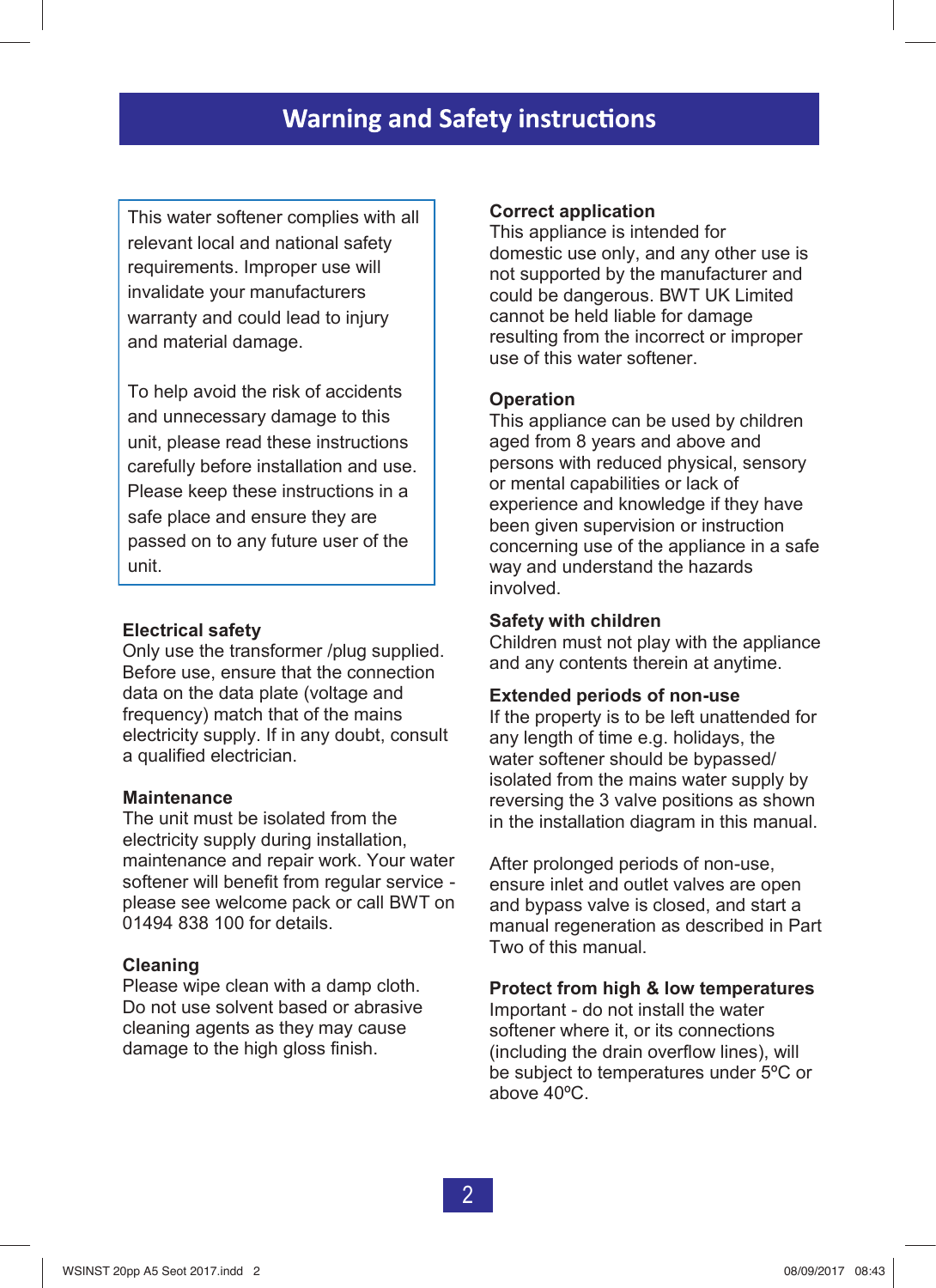# **CONTENTS**

|                                                                            | Page                  |
|----------------------------------------------------------------------------|-----------------------|
| Introduction                                                               | 4                     |
| <b>Features and Benefits</b>                                               | 4                     |
| <b>PART ONE</b><br>Overview of the water softening process                 | 5                     |
| Installation and operating considerations                                  | $6 - 7$               |
| <b>Typical Installation layout</b>                                         | 8                     |
| <b>PART TWO</b><br>Installing your water softener<br>Programming procedure | $9 - 11$<br>$12 - 14$ |
| <b>PART THREE</b><br>Troubleshooting guide                                 | $15 - 16$             |
| Specification table                                                        | 17                    |
| Warranty                                                                   | 18                    |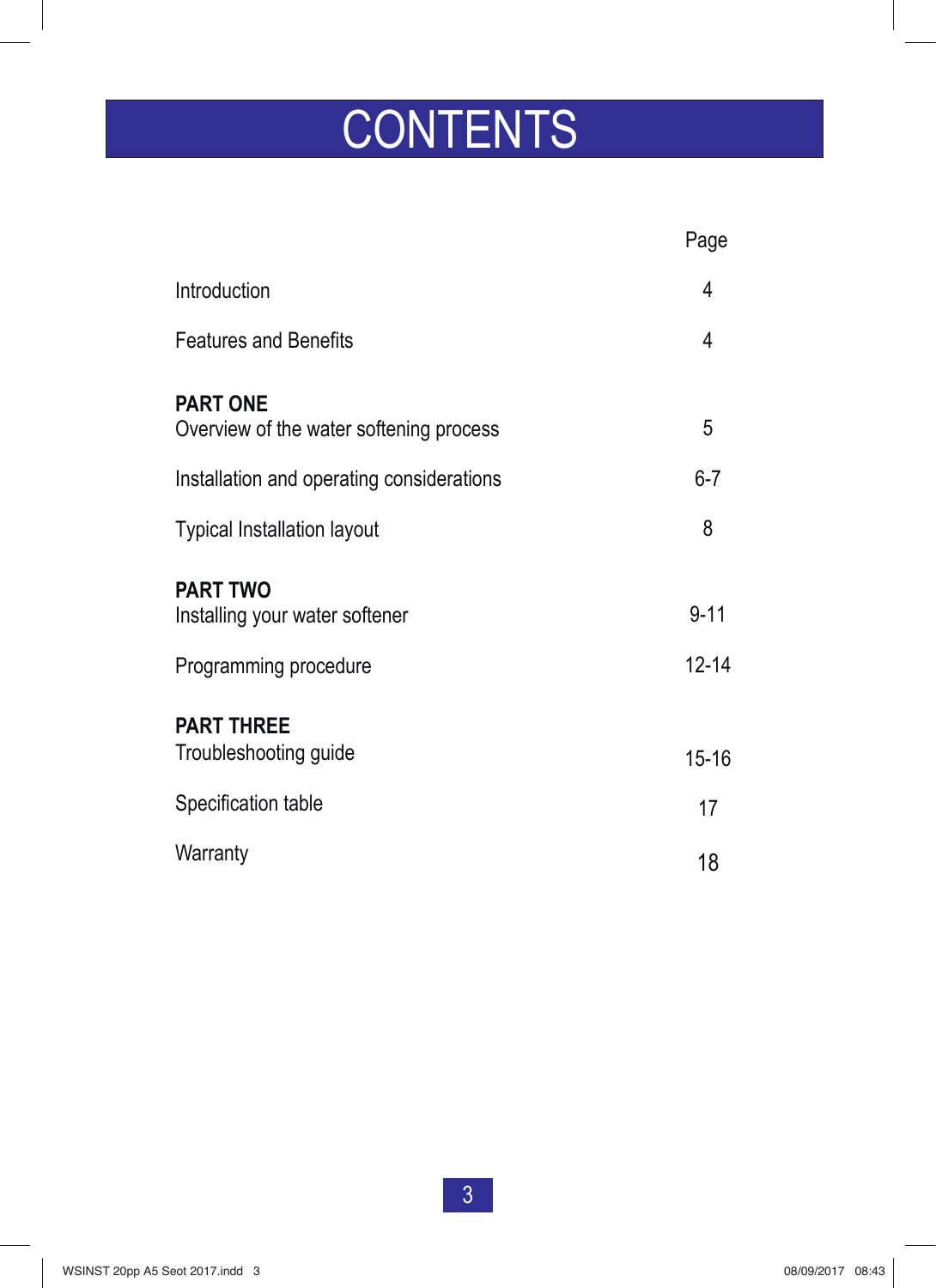# INTRODUCTION

#### **Thank you for choosing a BWT WS Range Water Softener.**

On the following pages we provide full installation and operating instructions. You may find this booklet easier to follow if you first take a few minutes to familiarise yourself with the basic principles of the water softening process and benefits of the "Millennium" valve.

# FEATURES AND BENEFITS

At the heart of your BWT WS Range Water Softener is the Millennium valve controlled by the BWT "Advanced Memory Electronic Control System" (AMECS). AMECS is manufactured and tested to meet the latest EU standard for performance, safety and testing of water softeners. The protocol used in the system design is based on the extensive experience of BWT in the UK.

- Rotary valve means less moving parts for greater reliability.
- " Flow rates suitable for use on conventional and modern plumbing systems.
- Custom backlit easy read display.
- At a glance, "capacity remaining indicator" helping to provide a continuous supply of softened water.
- . Memory back-up facility allows the AMECS to restore all key settings held in its memory after a temporary power supply failure (for up to 72 hours).
- Low salt alarm.
- Low voltage control system.
- High capacity resin for generous amounts of softened water between regenerations.
- Proportional brining technology reduces water and salt usage for maximum efficiency.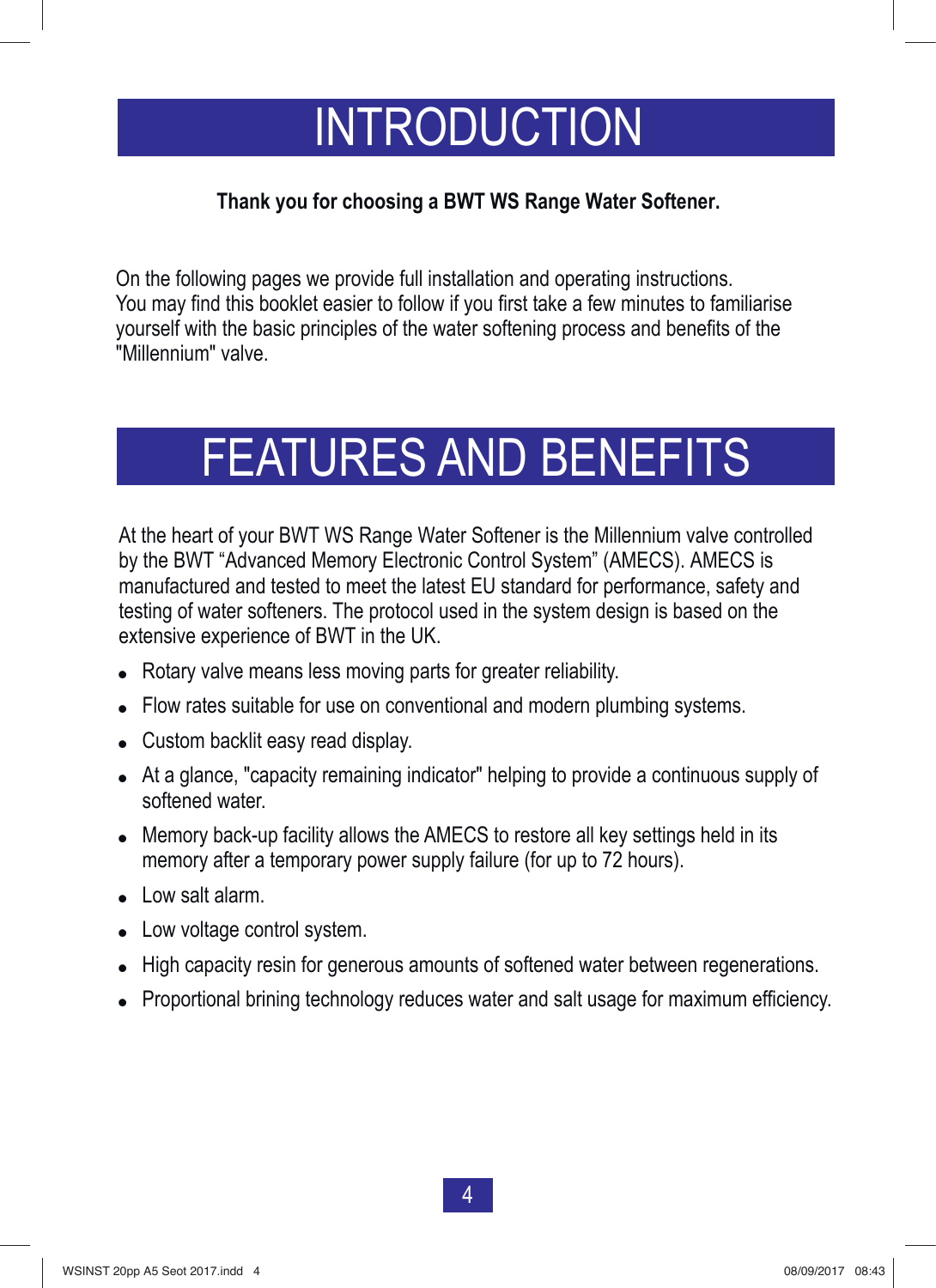# PART ONE OVERVIEW OF THE WATER SOFTENING PROCESS

# WHAT IS A WATER SOFTENER?

A water softener works by passing hard water through a cylinder containing ion exchange resin.

The resin consists of tiny beads that attract and retain the hardness minerals, allowing the now softened water into your household water supply.

Periodically, these resin beads are automatically cleaned and regenerated by rinsing with a small amount of brine, (a salt solution).

The brine, with the accumulated hardness is then flushed away to the drain.





All this takes place automatically. All that remains for you to do is occasionally top up the water softener with salt.

35 3

 $\bf{\overline{v}}$ 刀  $\blacktriangleright$ ᅠ

m  $\boldsymbol{Z}$  $\bigcirc$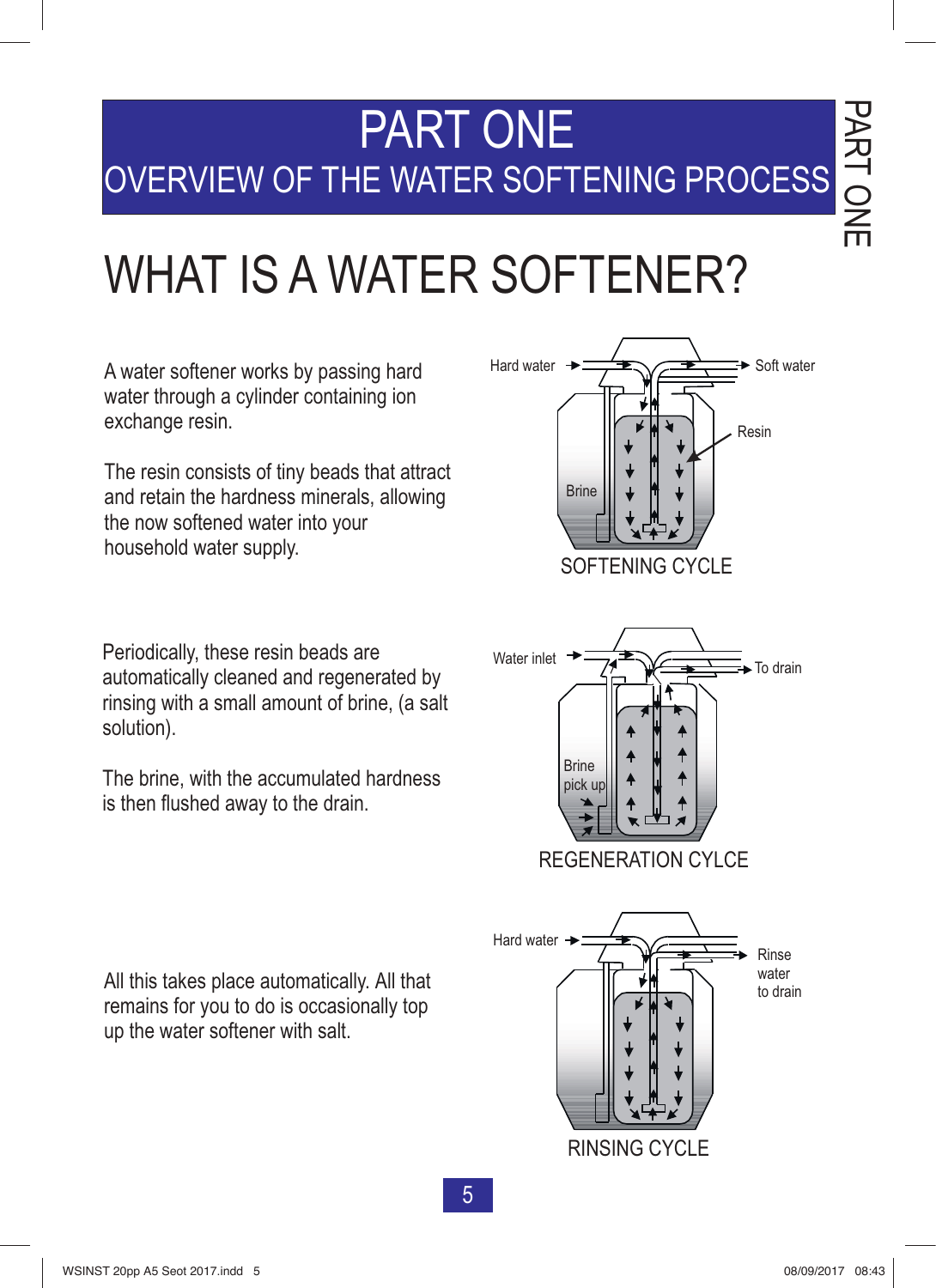# PAR H<br>O<br>H

# INSTALLATION AND OPERATING CONSIDERATIONS

#### **1. Before you begin**

The installation of your new water softener is relatively straightforward. However, we would recommend that either a qualified plumber or a person with relevant plumbing experience carries out the installation.

Before embarking on the installation, please ensure you have familiarised yourself with both these instructions and the components required to complete the installation.

#### **2. Positioning the water softener**

Please measure your water softener to ensure that it will fit into the area in which you are placing the unit. PLEASE remember to include additional space for connecting pipe work in your calculations along with the regular access that is needed for topping the unit up with salt and future service.

Where possible, the distance of both the incoming water supply and nearest drain should be kept to a minimum. Two metres is an ideal distance, however, longer distances are permissible, dependant on the incoming water pressure.

Please remember the weight of your new water softener will considerably increase once installed and filled with salt. Therefore, please ensure your chosen location is strong enough to support an approximate total weight of 50 Kg.

Your new water softener has been designed to operate efficiently and effectively with an incoming water pressure of between 1.7 to 5 BAR. **If your water supply is likely to fall outside these limits, then we would recommend that a booster pump or pressurelimiting valve should be fitted respectively.**

**PLEASE NOTE:** UK Water Regulation guidelines on the installation of water softeners indicate that a minimum of one tap is left as a source of untreated water / drinking water within the home. It is also recommended that any garden taps should also be left untreated.

If the property is to be left unattended for any length of time e.g. holidays, the water softener should be bypassed / isolated from the mains water supply by reversing the 3 valve positions as shown in the installation diagram on page 8. After prolonged periods of non-use, ensure inlet and outlet valves are open and bypass valve is closed and start a manual regeneration as described on page 14.

**Important** - do not install the water softener where it, or its connections (including the drain overflow lines) will be subject to temperatures under 5ºC or above 40ºC.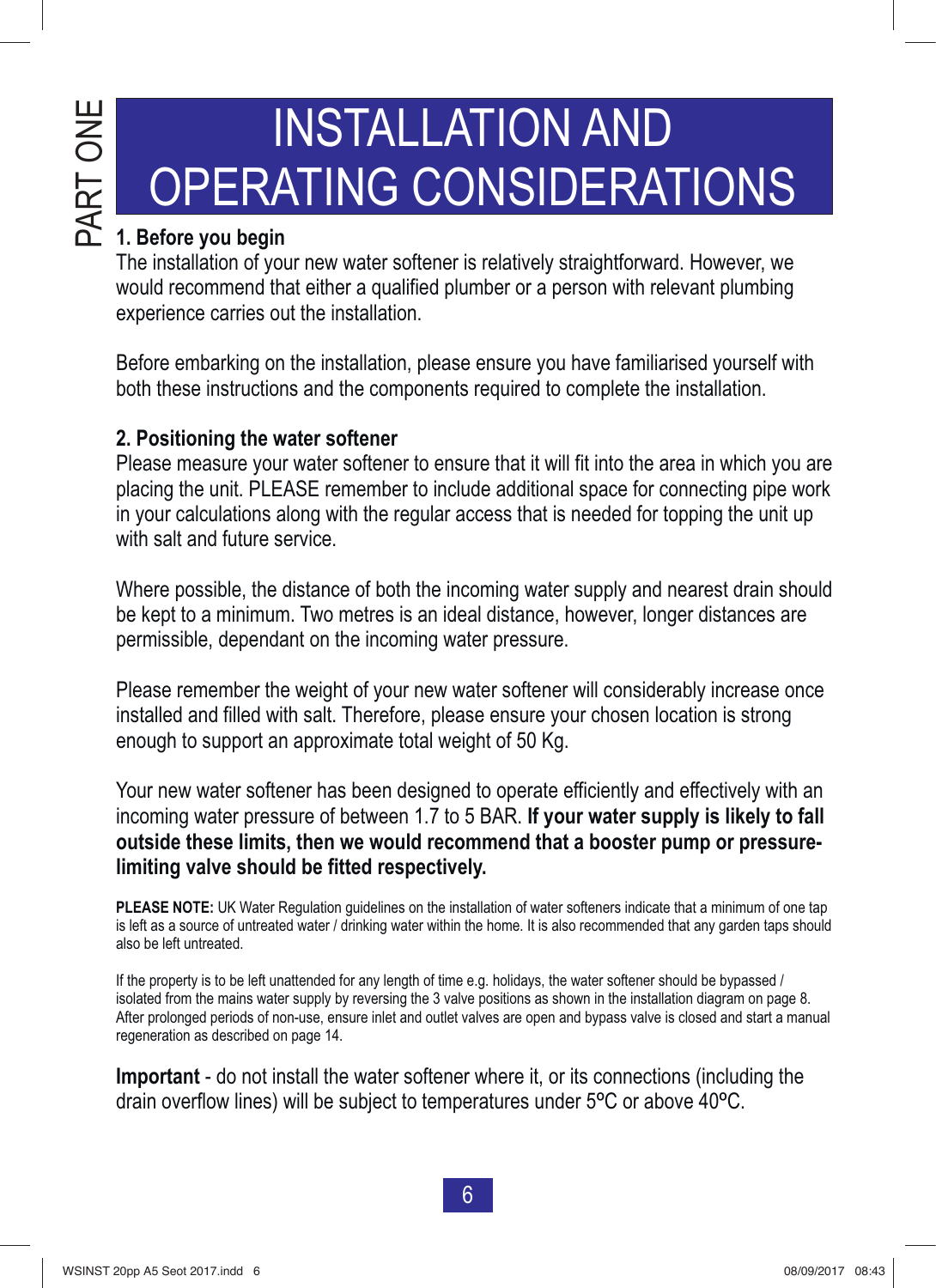**If you are planning to install the water softener above ground level e.g. In the loft, the following instructions should be strictly adhered to.**

#### **3. Loft installation**

The water softener should be installed within a container with no less than 100 litre capacity, to which there should be connected an overflow pipe of no less than 20mm diameter. The overflow should be connected at the bottom of the container and not less than 150mm below the height of any electrical components mounted on the water softener. It is recommended that an anti-vacuum valve be fitted to the inlet pipework supplying the water softener.

#### **4. Plumbing systems**

There are several types of plumbing systems in common use:

a) Static Head

These systems are fitted with storage tanks. The water softener can be installed using the standard 15mm or 22mm installation kit supplied with your water softener.

b) Systems using combination boilers (15mm)

For these systems, we recommend that your water softener be "hard plumbed" using copper tubes or flexible high flow braided hoses.

c) Unvented fully pressurised systems (22mm) As for combination boilers above.

#### **5. Backflow prevention device**

Part 1 must be fitted on the cold water feed prior to the installation. All other types of installation require the fitting of a double check valve.

#### **6. Drinking water**

Your water softener installation must include at least one drinking water tap that is not fed by the water softener.

It is recommended that individuals on a low sodium diet should follow the Department of Health's advice that water from a domestic water softener should not be used for drinking or cooking. Softened water contains a small amount of sodium. It has been calculated that 1 pint of softened water contains a similar amount of sodium as two slices of white bread or  $\frac{1}{4}$  pint of milk. When fitted to the supply feeding a single dwelling, a check valve complying with BS6282<br>Part 1 must be fitted on the cold water feed prior to the installation. All other types of<br>installation require the fitting of a doub

Water that is used for mixing powdered milk for babies must only be taken from an unsoftened mains tap as some powdered milks and softened water both contain sodium for which young babies have a limited tolerance.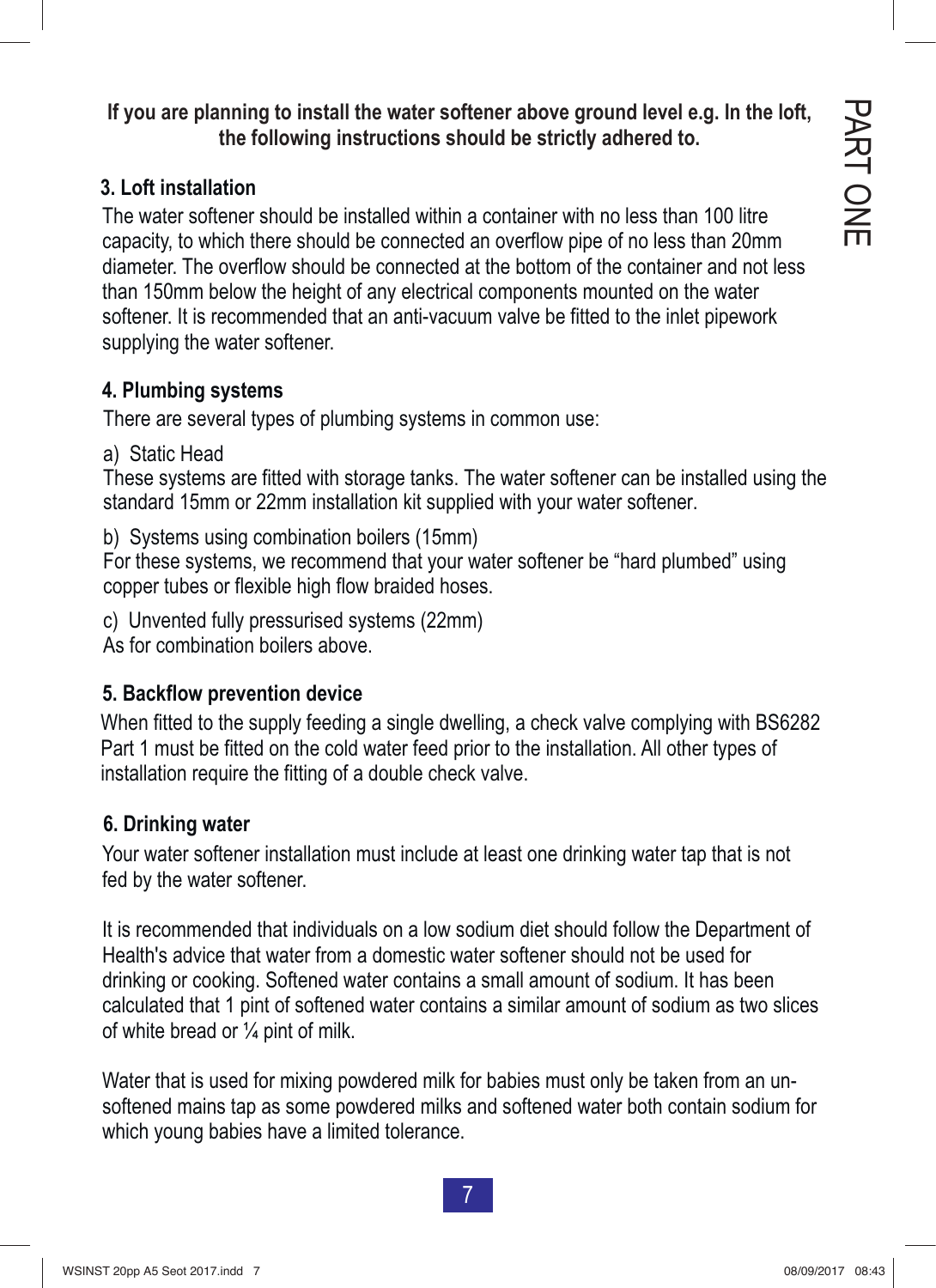

\* The overflow must discharge to a place that is visible outside the building.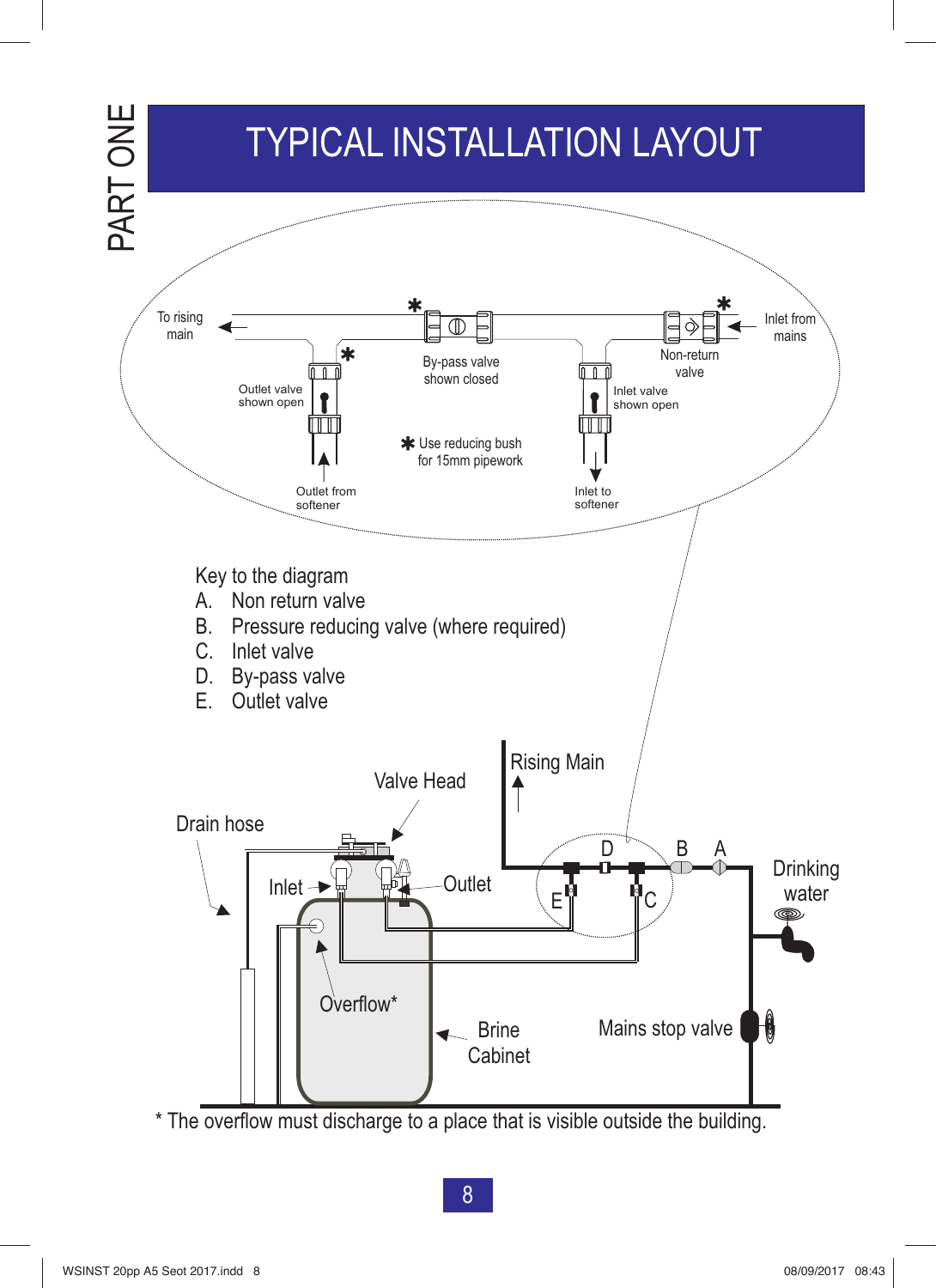#### $\bf{\overline{v}}$ 刀  $\blacktriangleright$ ᅳᅥ  $\bigcirc$  $\leq$  $\overline{\phantom{0}}$ PART<br>P TWO

# PART TWO INSTALLING YOUR WATER SOFTENER

### **1. Positioning the water softener** 1. Positioning the water softener

It is very important to establish the water pressure before installing the water softener. If It is very important to establish the water pressure before installing the water softener. If the water pressure is low, then the water softener may not operate effectively. If it is too high, then components inside the unit may be damaged. high, then components inside the unit may be damaged. the water pressure is low, then the water softener may not operate effectively. If it is too<br>high then components inside the unit may be demograd

Water pressure should be tested with a gauge at the kitchen tap or outside tap. water pressure should be tested with a gauge at the kitchen tap or outside tap.<br>It should be noted that water pressure can increase at periods of low water usage e.g. overnight. **If, therefore, the daytime pressure exceeds 5 BAR or if you are unsure**  It should be noted that water pressure can increase at periods of low water usage e.g. **about pressure, then a pressure-limiting valve should be fitted.**  overnight. **If, therefore, the daytime pressure exceeds 5 BAR or if you are unsure about pressure, then a pressure-limiting valve should be fitted.** 

Where the pressure is less than 1.7 BAR, a booster pump may be required. Where the pressure is less than 1.7 BAR, a booster pump may be required.

#### **2. Inlet and outlet connections**

With the bypass valve open and the inlet / outlet valves closed, the unit can be connected With the bypass valve open and the inlet / outlet valves closed, the unit can be connected to the plumbing system. Arrows on the inlet and outlet piping from the valve will confirm to the plumbing system. Arrows on the inlet and outlet piping from the valve will confirm the direction of flow. the direction of flow.

Connections can be made with either conventional copper tube and fittings or the flexible Connections can be made with either conventional copper tube and fittings or the flexible hoses supplied. Ensure hoses are not kinked as this may restrict flow.

#### **3. Drain connection**

Push the flexible drain hose onto the barbed connector (drain) as shown on page 8 and secure with the clip provided. Run the drain hose to a stand pipe or to a drain. The air<br>see needs to be at least 20mm. Caftanad water will be vere a solveres affect an a santial gap needs to be at least 20mm . Softened water will have no adverse effect on a septic yap rieeds to be at least zonini . Soliened water will have no adverse effect on a septite<br>tank. You can extend the drain up to 9m if you have sufficient pressure (greater than 3 BAR). The drain hose must not be kinked or restricted in any way as this will cause an <br>sustflaw from the bring cabinet overflow from the brine cabinet.<br>-**PART TWO**<br> **TRANSTALLING YOUR WATER SOFTENER**<br> **1. Positioning the water softener**<br> **1. It is very important to establish the water pressure before installing the water soften<br>
the water pressure is low, then the water so** iann. Tou can calchu the urant up to bin if you have sumclem pressure (greater than o<br>DAD). The dreip bees reust not be kinked ar restricted in any way se this will seves an

### **Frost protection**

If the drain hose or connecting pipework is likely to be subject to temperatures below 0°C, it must be protected to prevent freezing. Failure to observe this precaution could lead to the water softener overflowing.

### Raising the drain hose

If you have a water pressure of 3 BAR or more, you can raise the drain to a maximum of **Raising the drain hose** 3 metres above the valve head.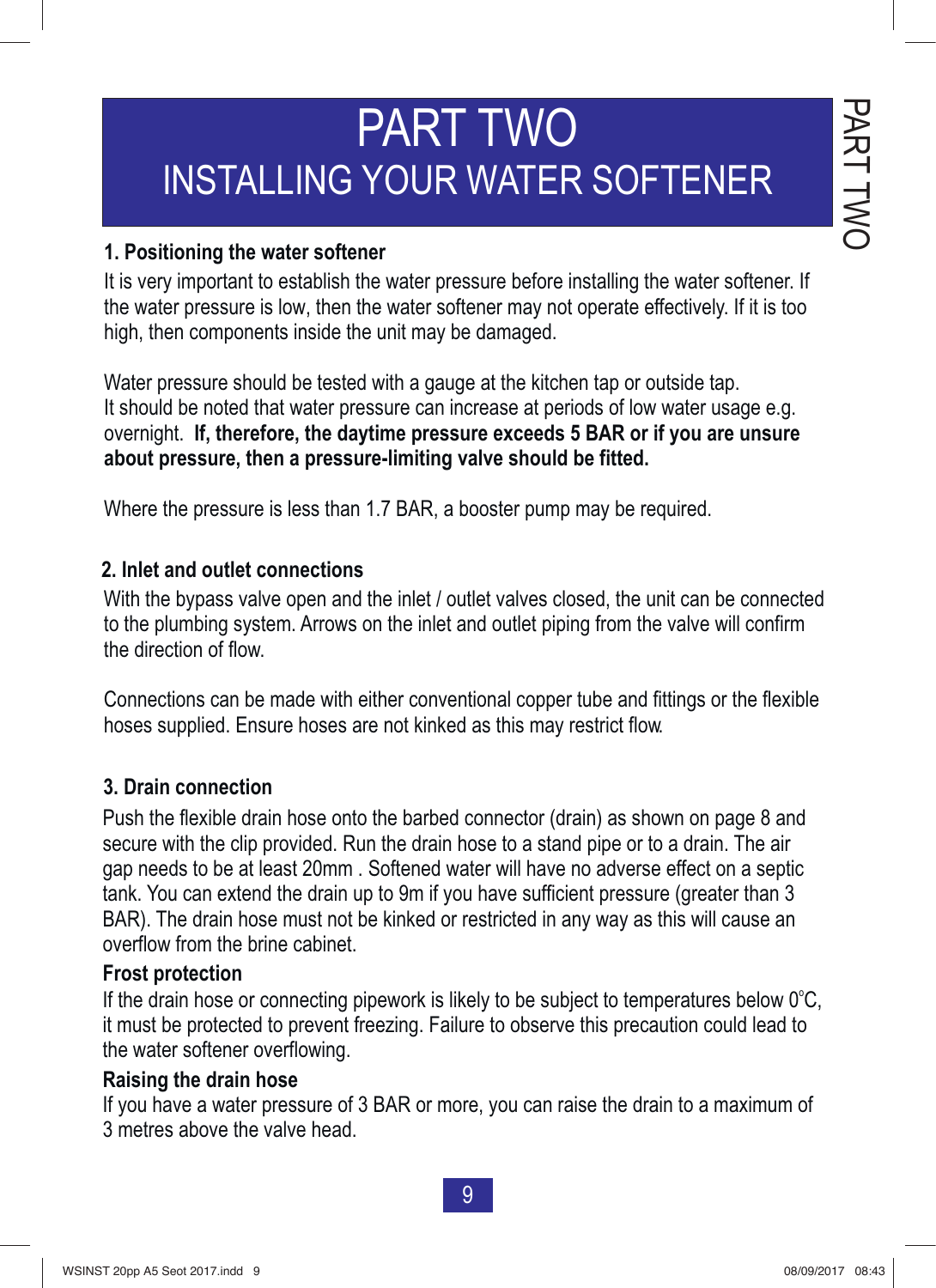### **4. Overflow connections**

Rigid plastic 3/4" overflow pipe (not supplied with the softener) should be connected to the push fit elbow at the rear of the cabinet (see page 8). Run the pipe downhill to the outside of the building. Take care that the overflow does not discharge where damage could occur.

If the water softener is fitted in a cellar or basement, the overflow can be run to a storage tank. Do not elevate the overflow hose. Do not use jointing cement on the fitting.

### **5. Electrical connections**

For added safety, peace of mind and ease of installation, your water softener is powered by low voltage via a plug in transformer. This transformer must be connected to a switched socket. Plug the transformer into the socket with the switch in the OFF position.

### **6. Filling the brine cabinet, salt usage and the salt alarm**

Now place the water softener salt in the brine cabinet. Use care cubes (tablet salt) o nly, this is available from your local BWT stockist.

**Note:** Tablet salt or block salt can be used for the WS455 and WS555 models, depending on preference.

#### **Notes on salt usage**

Your water softener will only perform effectively if there is salt in the brine cabinet during the regeneration process. It is therefore essential that the salt level does not fall lower than 150mm in depth when measured from the base of the brine cabinet.

### **Note: The softener requires no priming. Do not add water to the brine tank.**

During regeneration, salt will not enter your water system as the salt used in the regeneration process is rinsed safely away to drain.

Your water softener is equipped with a low salt reminder, this monitors your water usage and sounds an audible alarm whilst displaying the word "SALt", as a reminder to check the salt level. To reset the salt alarm, fill the brine tank with salt and press the  $\Box$  key twice.

### **7. Blending control**

All machines are factory set to produce water that is soft. If you prefer water which is less soft, turn the blending knob on the left side of the valve anti-clockwise until the water meets your requirements.

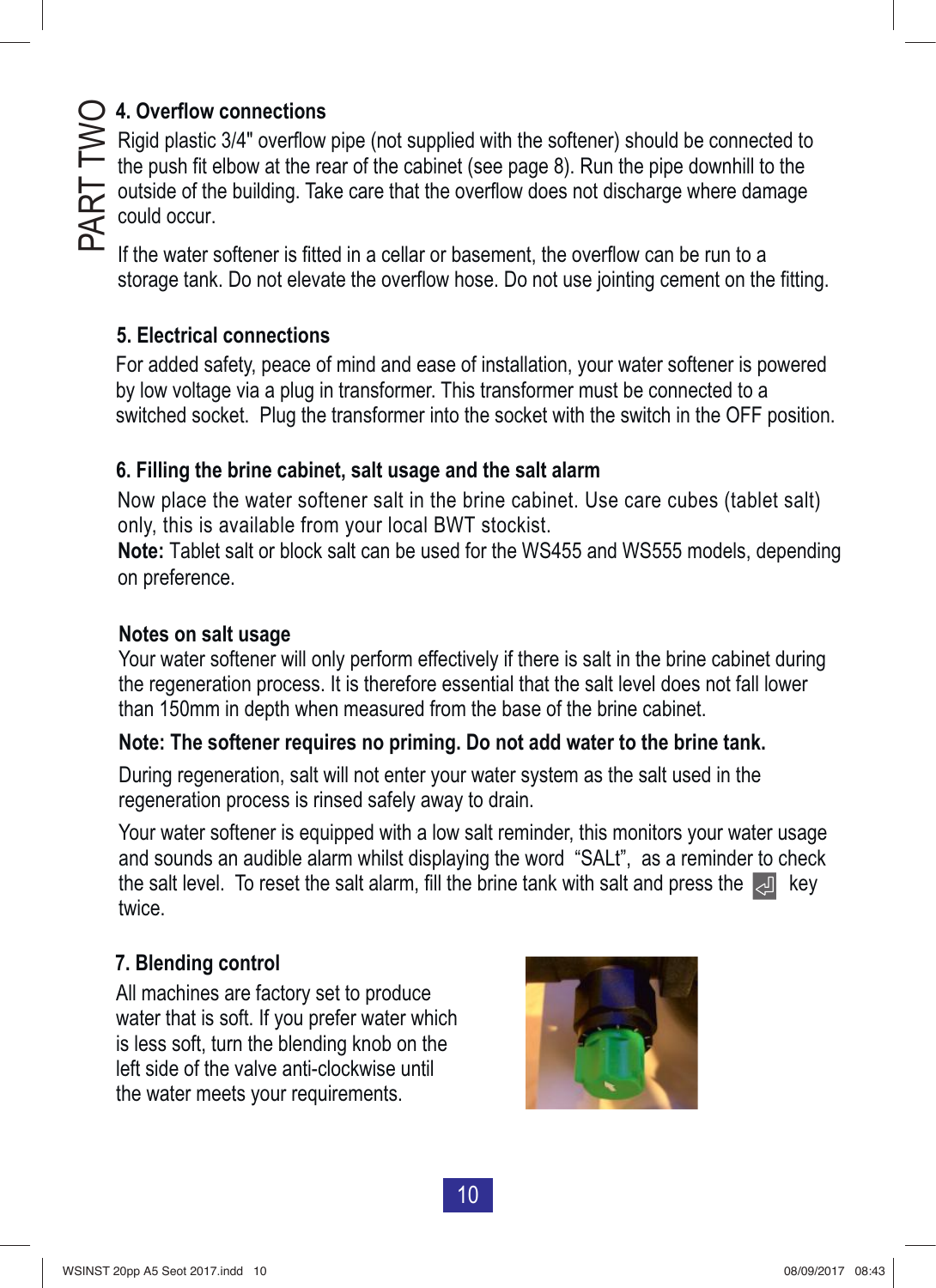#### **8. Testing for the water hardness in your area**

Water hardness can vary from one location to another. To determine the hardness of the water feeding your water softener (un-softened supply), use the hardness test kit supplied.

- . Fill the test bottle supplied to the fill line with water from a hard water tap.
- Add the tablets to the solution one tablet at a time.
- . Shake the bottle in between and keep adding tablets to the water until the solution turns from wine red to blue, record the number of tablets as you go.
- . Using the data table supplied with your kit, match up the number of tablets with the hardness. You will need this figure when programming your water softener in the next section of this manual.

#### **9. Switching on for the first time**

- . Check that the inlet / outlet hoses or couplings are properly connected i.e. inlet-to-inlet, outlet-to-outlet.
- . The by-pass arrangement should be in the open position i.e. the inlet and outlet valves closed, by-pass valve open. Mains stop valve open.
- . Check that the brine cabinet contains salt.
- Check that the water softener is connected to the drain and the overflow pipe is connected. The drain and overflow **must not** be linked to each other.



- Gently open the inlet valve so that water flows into the resin vessel.
- Switch on the power, you will hear the valve move quietly into the start position. When the positioning process has been completed (which can take up to 10 minutes), you will hear the movement stop. The valve has now reached its start position in preparation for the programming procedure.
- . Close the by-pass valve.
- . Gently open the outlet valve.
- Check for leaks, take corrective action to stop leaks if required.
- . Your water softener is now on line and you may start the valve programming procedure set out in the next section of this manual.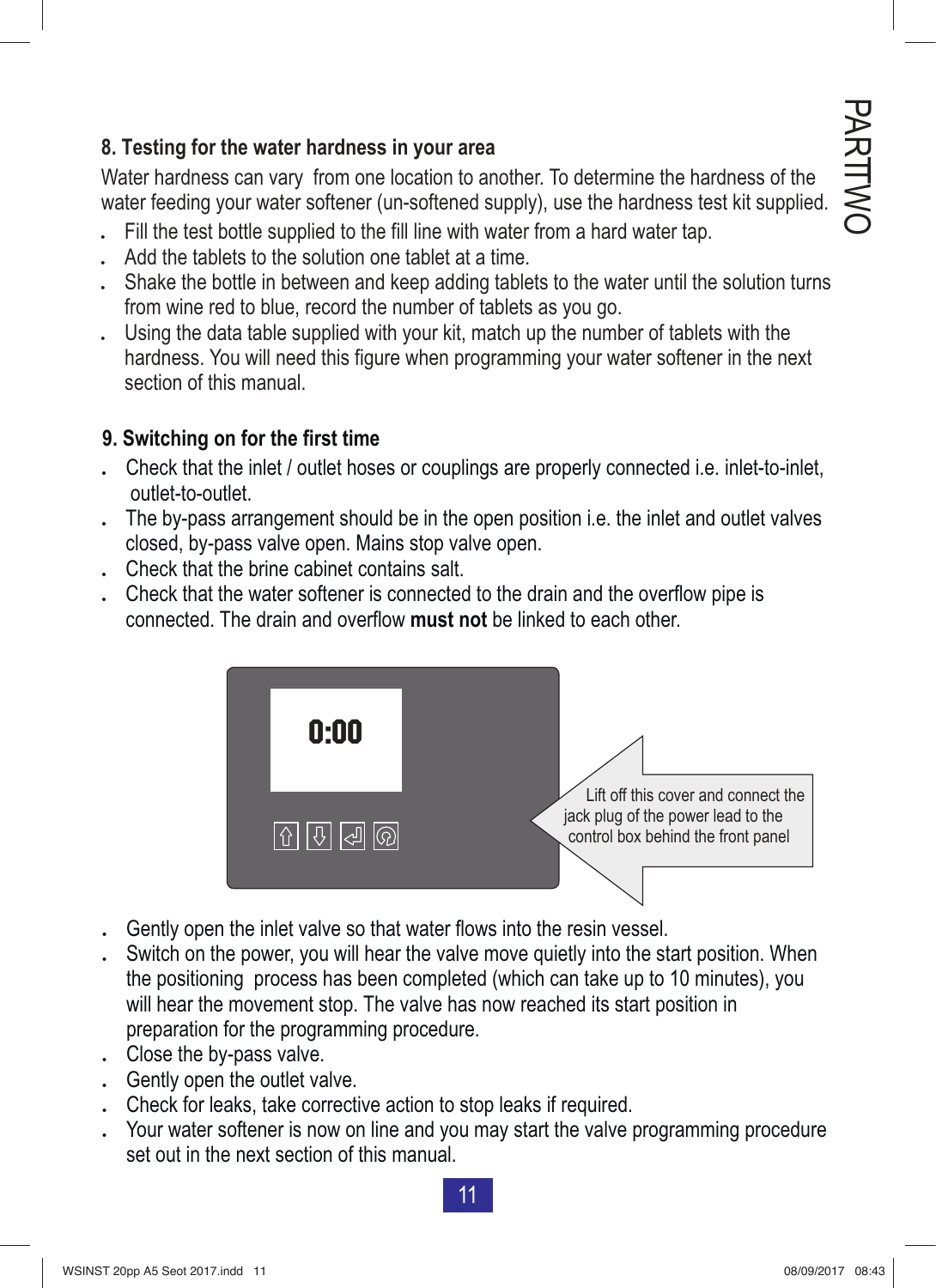# PROGRAMMING PROCEDURE



### **1. SETTING THE TIME OF DAY (see Fig1)**

PART TWO

PART TWO

The first two digits (00) of the display will flash, prompting the installer to set the time.

The time is adjusted by using the  $\left|\hat{v}\right| \theta$  keys. Pressing the  $\left|\hat{v}\right|$  key enters the hours. The minutes are set by using the  $\left|\hat{v}\right| \theta$  keys.

Pressing the  $\leq$  key once enters the minutes and moves the display into the Set Hardness mode.

### **2. SETTING THE WATER HARDNESS (see Fig2)**

The display default is 300 (typical hardness level) which indicates a setting suitable for hard water with a value of 300 parts per million of hardness minerals. Use the keys to adjust the setting to match that of the one you obtained / identified earlier. See page 11 for details.

Pressing the  $\sqrt{2}$  set key once enters the hardness and moves the display to Set Recharge Time Mode.

### **3. SETTING THE RECHARGE TIME (see Fig3)**

To operate effectively, your water softener needs to regenerate periodically (dependent on the hardness of the supply and amount of water used). The default time of day when this is to occur is 2.00am. To alter this setting, use the  $\left|\left\{\right\}\right|$  keys.

Pressing the  $\leq$  key once enters the recharge time and returns the display to Normal Operation Mode and no further adjustment of the water softener is required.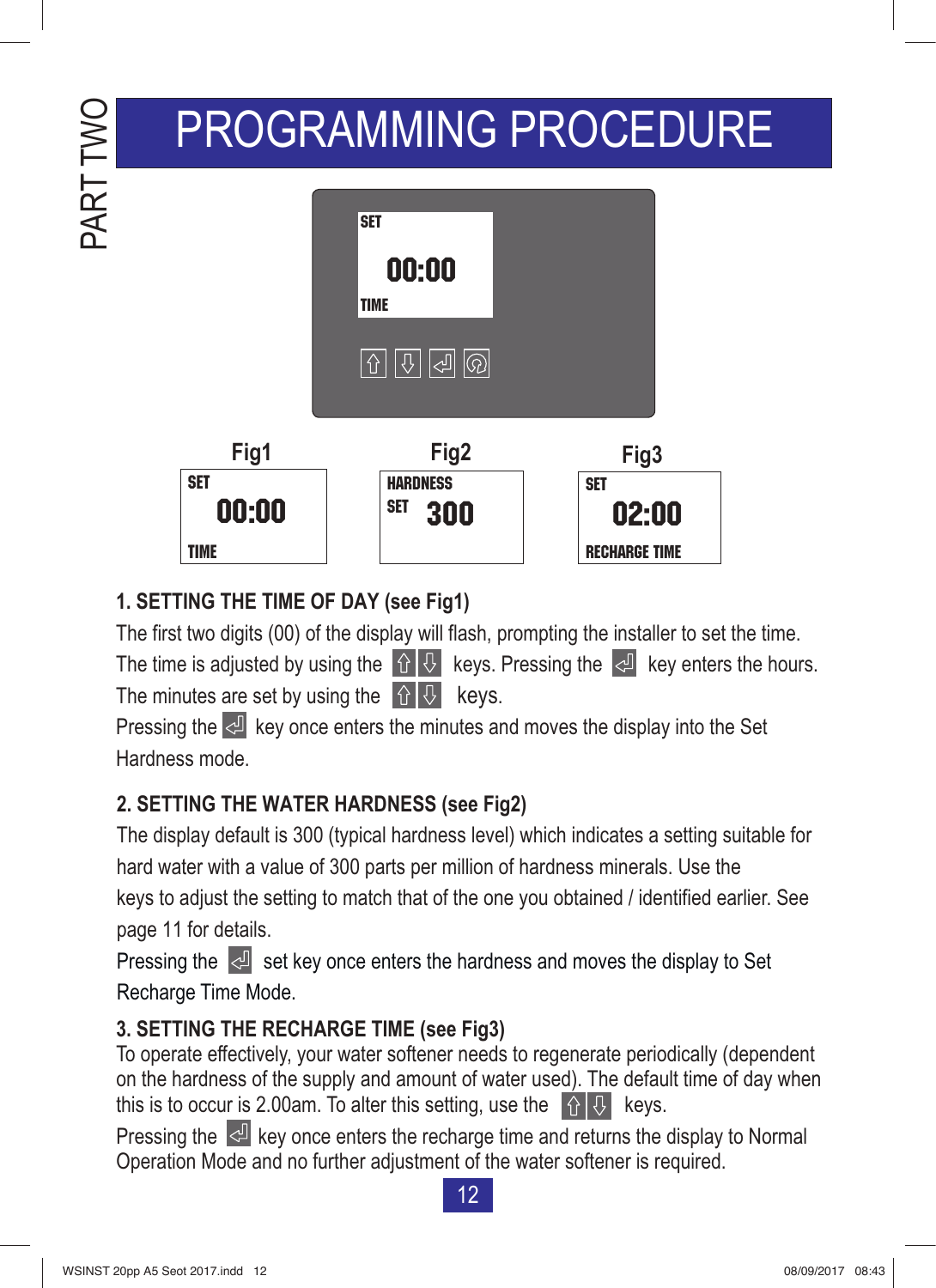### **4. Setting the Type of Salt. (See Fig4)** \***For WS455 and WS555 models only**

To operate effectively, your water softener must be set to the type of salt that you intend to use in the system. Block salt (BS) and care cubes (CC) are suitable. Use the  $\hat{H} \hat{H}$ keys to select the type of salt used.



Pressing the  $\triangleq$  button will return the display to the Normal Operation mode. Programming is now complete and now further adjustments of the water softener is

required.

Remember to check the salt and water level in the brine cabinet weekly.

#### **5. Charge Bar**

Having set the display on the control panel, you will notice that during normal operation, there is a charge bar running along the bottom of the display. This charge bar shows the percentage of water softener capacity remaining since the last regeneration. Immediately following a regeneration, the charge bar returns to 100%.

### **6. Resetting the display during normal operation.**

If the time is to be adjusted during normal operation, press any key to illuminate the display, press the  $\langle \mathcal{A} |$  key once. The display will flash and indicate present time. Using the  $\left|\hat{\theta}\right|$  keys will alter the time as described on page12.

#### **7. Power loss**

The AMECS system will maintain the individual programming parameters of the water softener for up to 72 hours.

If the power cut lasts longer than 72 hours, the control will flash "0:00" when power is returned to the control. The unit will continue to keep time from the moment power is restored. In this situation, the time of day will need to be reset.

#### **8. Flow indicator**

During normal operation, a flow indicator will flash on the display at a rate of one litre per pulse when water is passing through the softener.

#### **9. Cleaning**

Your water softener may be cleaned using a damp cloth and a mild detergent. Do not use bleaches, solvents or spirits as they may damage the surfaces.

13 13

P<br>无

T EERHT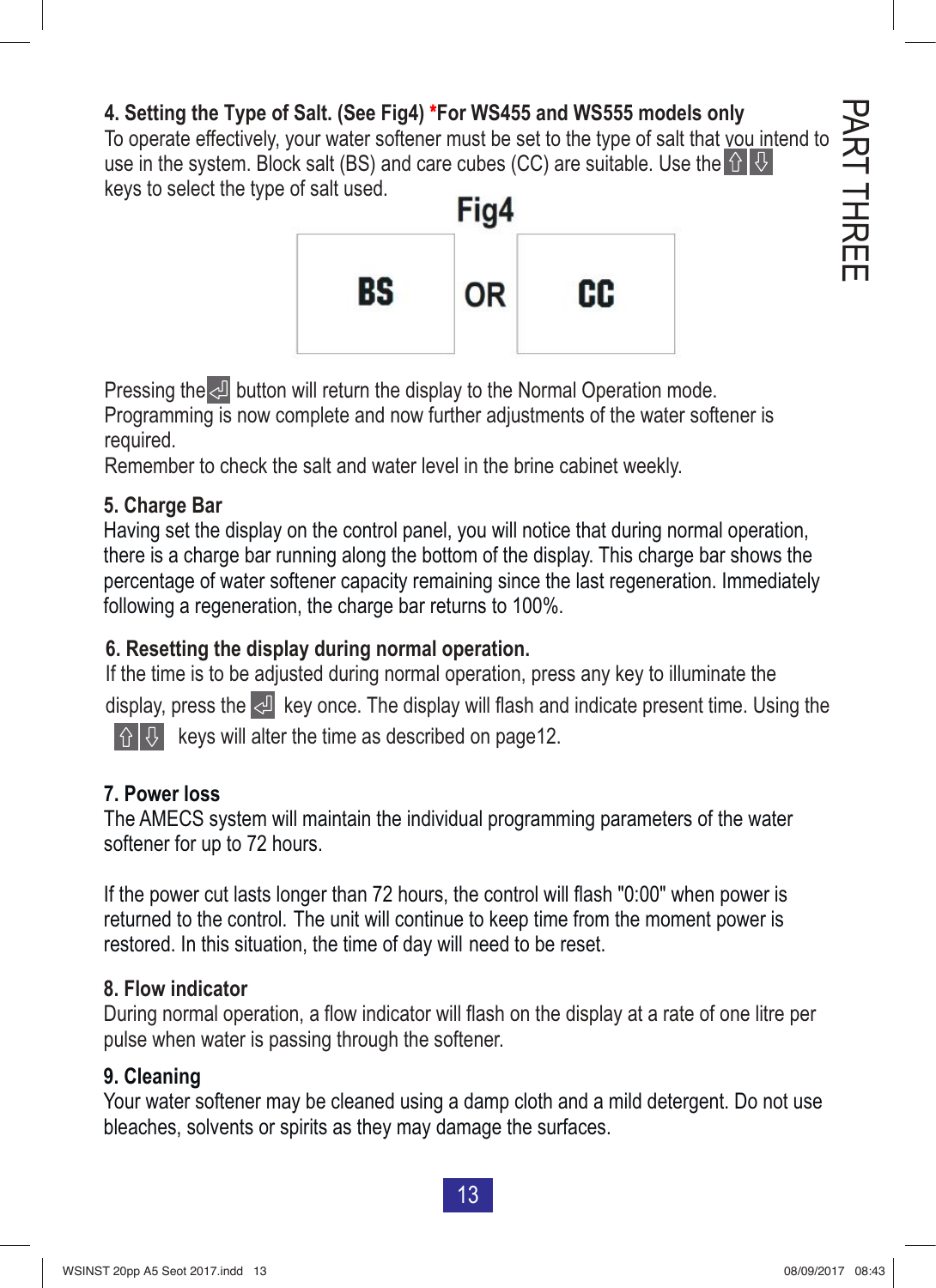# **11.** 10. Manual regeneration  $\overline{(\textcircled{2})}$

Under normal operating conditions, your water softener will regenerate automatically and you should not normally have to regenerate the unit manually. If, however, a manual regeneration is required, then follow the procedure set out below. 1. Press any key to illuminate the display.<br>
1. Press any key to illuminate the display.<br>
2. Momentarily pressing the  $\Omega$  button (system)

2. Momentarily pressing the  $\textcircled{2}$  button (symbol underneath the display and furthest to the right) will illuminate Recharge Tonight on the display and perform a regeneration at 2.00a.m. regardless of the remaining water softener capacity.

3. If the  $\heartsuit$  button is subsequently pressed, this will clear the Recharge Tonight indicator from the display and cancel the Recharge Tonight feature.

4. If the  $\Omega$  is pressed down for approximately six seconds, the controller will flash the Recharge display and immediately commence the regeneration cycle which cannot be cancelled once started.

### **11. Salt usage**

water whilst maintaining high levels of water and salt efficiency. As your water softener uses a proportional brining system, more frequent regenerations do not necessarily mean high water / salt usage. Your water softener is controlled by a microprocessor which constantly monitors water usage. The system will build up a history of your water requirements and calculate the most economical regeneration pattern. This will ensure a constant supply of softened

#### **12. Increase in number of residents**

Sudden changes in your water usage should not affect your water softeners performance. If, however, the number of guests staying with you increases, you will notice that the water usage patterns will alter. This may cause your water softener to regenerate more often than normal. As the water usage returns to its normal level, the number of regenerations will also return to normal.

#### **13. Cabinet Water Level**

During normal operation, the water level inside the water softener cabinet will rise and fall as required by the regeneration process. If the water softener is used within the specified operational parameters, the water level should not reach the overflow connection. If, however an overflow situation occurs, please refer to the troubleshooting section on page 15 to diagnose the problem.

Following any overflow situation, reduce the water level by half and initiate a manual regeneration as described above.

#### **Note: Check the water level weekly and following any unplanned event, e.g. power failure.**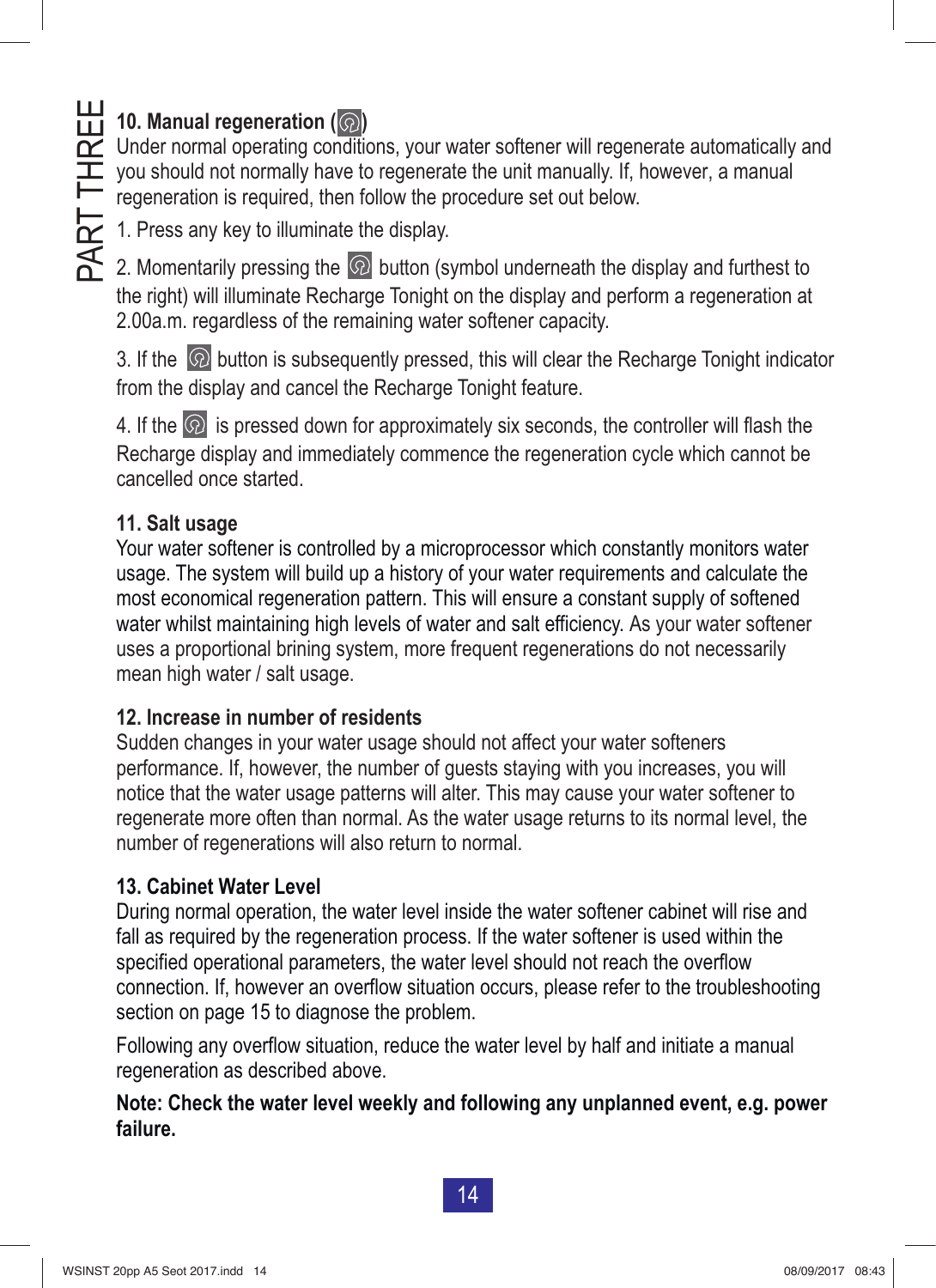# PART THREE TROUBLESHOOTING GUIDE

#### **IF YOUR WATER SOFTENER IS NOT PERFORMING AS IT SHOULD, PLEASE RUN THROUGH THE CHECK LIST BELOW**

| <b>CHECKLIST</b>                                                           | <b>SOLUTION</b>                                                                                     |           | Section      |  |  |
|----------------------------------------------------------------------------|-----------------------------------------------------------------------------------------------------|-----------|--------------|--|--|
| <b>PROBLEM: WATER STILL REMAINS HARD</b>                                   |                                                                                                     |           |              |  |  |
| Is there a minimum of<br>150mm of salt in the brine<br>cabinet?            | Fill the brine cabinet with salt.                                                                   | 10        | 6            |  |  |
| Is the power on?                                                           | Switch the power on and check<br>connections.                                                       | $10 - 11$ |              |  |  |
| Is the softener online?                                                    | Close the by-pass valve and open<br>the inlet and outlet valves.                                    | 11        | 9            |  |  |
| Is the hardness setting<br>correct?                                        | Reset the hardness if required.                                                                     | 12        | $\mathbf{2}$ |  |  |
| PROBLEM: WATER LEVEL IN BRINE CABINET REACHES OVERFLOW                     |                                                                                                     |           |              |  |  |
| Is the line pressure within<br>the specification of the<br>water softener? | Connect a pressure gauge to a<br>water outlet and check the pressure<br>is between $1.7 - 5.0$ bar. | 9         | 1            |  |  |
| Pressure falls outside of<br>the water softener<br>specification.          | Fit a pressure reducing valve or<br>booster pump as required.                                       | 9         | 1            |  |  |
| Is there flow through the<br>drain line?                                   | Check the drain line is not kinked,<br>blocked or frozen.                                           | 9         | 3            |  |  |
| Has there been a power<br>interruption?                                    | Check that the power is on and the<br>connections are secure.                                       | 10        | 5            |  |  |

**Note:** If any overflow situation occurs or if any of the above requires action reduce the water level by half, initiate a regeneration by pressing and holding the manual regeneration key  $\circledR$  for more than six seconds.

15

P<br>R<br>R

T EERHT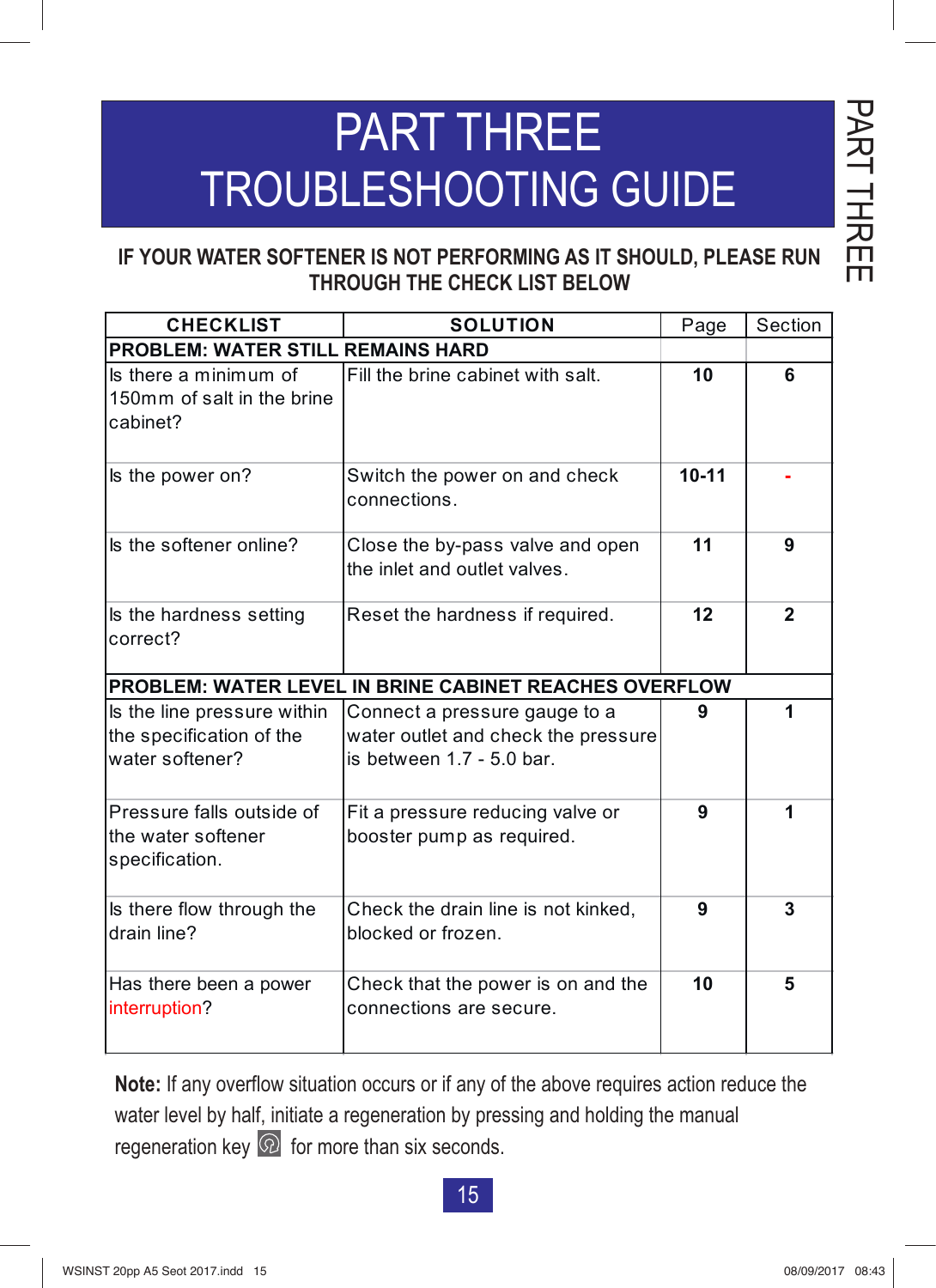|            | <b>CHECKLIST</b>                                                                      | <b>SOLUTION</b>                                                                                                                                   | Page      | Section |  |  |  |
|------------|---------------------------------------------------------------------------------------|---------------------------------------------------------------------------------------------------------------------------------------------------|-----------|---------|--|--|--|
|            | <b>PROBLEM: NO WATER</b>                                                              |                                                                                                                                                   |           |         |  |  |  |
|            | Is the mains stop valve<br>open?                                                      | Open the mains stop valve.                                                                                                                        | 11        | 9       |  |  |  |
| PART THREE | Are the inlet and outlet<br>valves of the water softener the water softener.<br>open? | Open the inlet and outlet valves to                                                                                                               | 11        | 9       |  |  |  |
|            | PROBLEM: WATER RUNS FROM THE DRAIN CONSTANTLY                                         |                                                                                                                                                   |           |         |  |  |  |
|            | Is the unit in recharge<br>mode?                                                      | If yes, this is normal, wait until the<br>recharge is complete.                                                                                   | 5         |         |  |  |  |
|            |                                                                                       | There should be no flow to drain in<br>the service position. Isolate the<br>softener and call for service.                                        | 11        | 9       |  |  |  |
|            | <b>PROBLEM: EXCESSIVE SALT USAGE</b>                                                  |                                                                                                                                                   |           |         |  |  |  |
|            | Check the hardness<br>setting.                                                        | Reduce the hardness if incorrect.                                                                                                                 | $11 - 12$ | 8       |  |  |  |
|            | <b>PROBLEM: ELECTRONIC DISPLAY</b>                                                    |                                                                                                                                                   |           |         |  |  |  |
|            | The display shows error<br>code "Err 1", audible alarm<br>sounds, (see note below).   | Check all the connections are<br>secure. Turn the power off for 10<br>seconds then turn back on, allow<br>the system to reset.                    | 10        | 5       |  |  |  |
|            | The display shows error<br>code "SALt", and an<br>audible alarm sound.                | The low salt alarm is active. Fill the<br>brine cabinet with salt. Pressing the<br>SET key will reset the salt alarm to<br>full capacity of salt. | 10        | 6       |  |  |  |
|            | Is the digital display blank?                                                         | Check the power is turned on and<br>all the connections are secure.                                                                               | 10        | 5       |  |  |  |
|            | PROBLEM: UNIT REGENERATES AT THE WRONG TIME                                           |                                                                                                                                                   |           |         |  |  |  |
|            | Is the present time correct? Reset the present time.<br>Is the regeneration time      |                                                                                                                                                   | 12        | 1       |  |  |  |
|            | correct?                                                                              | Reset the regeneration time.                                                                                                                      | 12        | 3       |  |  |  |

**Note**. If the home position is not detected within 10 minutes, the main display will show an Err 1 message to indicate a controller error and an audible alarm will sound. The error condition can only be cleared by removing and re-applying the power.

#### **IF PROBLEM PERSISTS, PLEASE CALL YOUR BWT STOCKIST OR CONTACT OUR TECHNICAL HELP DESK ON 01494 838 100.**

#### $16$   $\overline{\phantom{0}}$ 16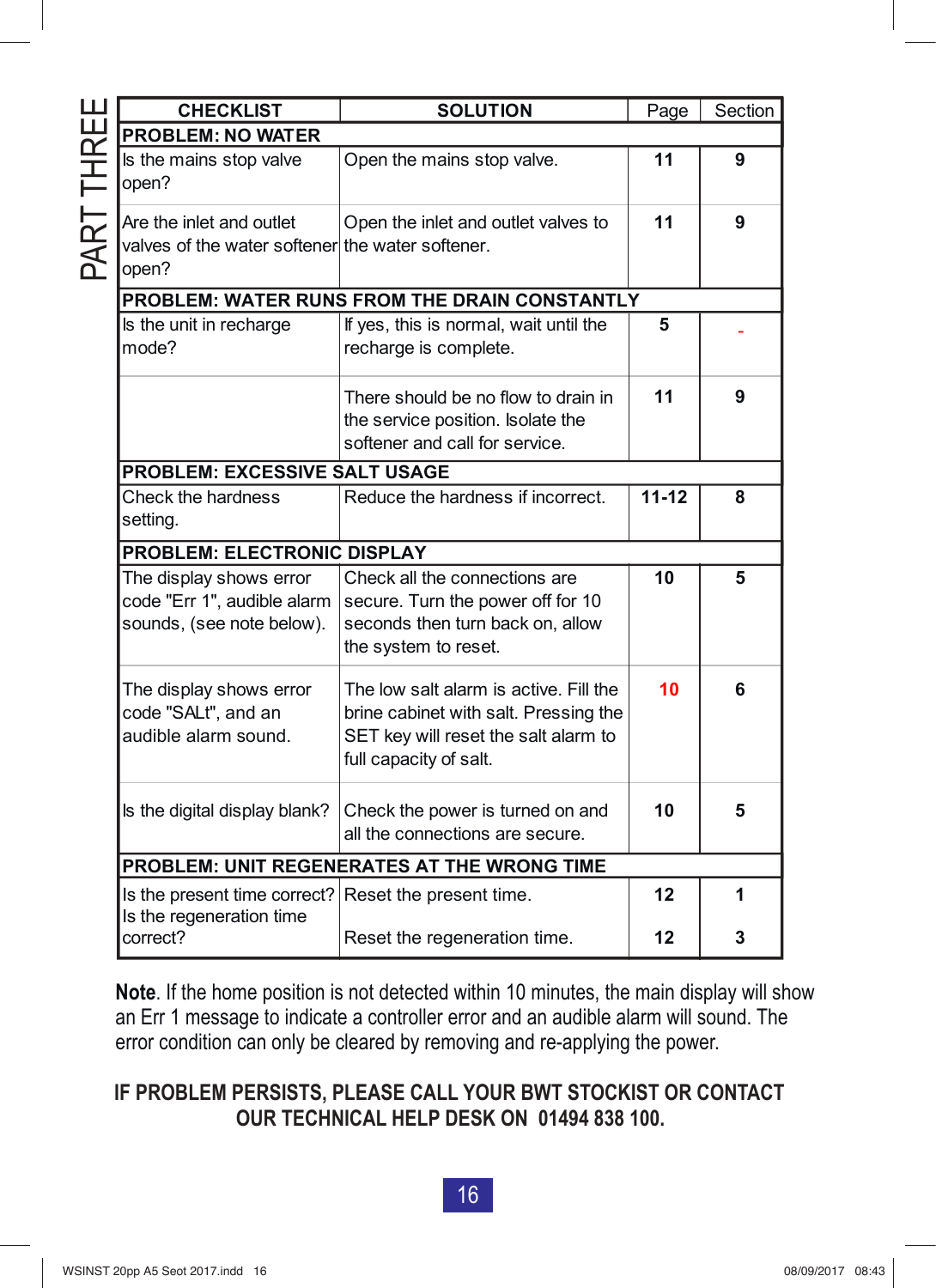# SPECIFICATION TABLE

| Model                                        | <b>WS355</b>  | <b>WS455</b>    | <b>WS555</b>    | <b>WS655</b>  | <b>WS755</b>    |
|----------------------------------------------|---------------|-----------------|-----------------|---------------|-----------------|
| <b>Size</b>                                  | 14 Litre      | 10 Litre        | 14 Litre        | 20 Litre      | 25 Litre        |
| Height (mm)                                  | 602           | 532             | 602             | 804           | 804             |
| Width (mm)                                   | 270           | 270             | 270             | 270           | 270             |
| Depth (mm)                                   | 480           | 480             | 480             | 480           | 480             |
| Unit weight Kg (empty)                       | 22            | 18              | 22              | 27            | 32              |
| Unit weight Kg (in service)                  | 50            | 40              | 50              | 61            | 66              |
| Maximum peak flow rate L/min* (hi-flo)       | 30(50)        | 50              | 50              | 30(50)        | 30(50)          |
| Maximum continuous flow rate L/min (hi-flo)  | 25(30)        | 30              | 30              | 25(30)        | 25(30)          |
| Basic flow rate (flow @ 1 bar pressure loss) | 26            | 24              | 26              | 28            | 28              |
| Minimum flow rate L/min* (hi-flo)            | 10(10)        | 10(10)          | 10(10)          | 10(10)        | 10(10)          |
| Min/Max salt usage per regeneration Kg**     | $1.2 - 2.4$   | $0.3 - 1.2$     | $0.6 - 2.0$     | $0.9 - 2.5$   | $1.2 - 3.0$     |
| Water used per regeneration litres**         | <80           | < 75            | <80             | < 125         | 145             |
| Maximum pressure (bar)                       | 5.0           | 5.0             | 5.0             | 5.0           | 5.0             |
| Minimum pressure (bar)                       | 1.7           | 1.7             | 1.7             | 1.7           | 1.7             |
| Maximum water temperature °C                 | 49            | 49              | 49              | 49            | 49              |
| Minimum water temperature °C                 | 5             | 5               | 5               | 5             | 5               |
| Primary voltage a.c. (transformer)           | 220           | 220             | 220             | 220           | 220             |
| Secondary voltage d.c. (controller)          | 12            | 12              | 12              | 12            | 12              |
| Inlet / outlet connections (BSP)             | $\frac{3}{4}$ | $\frac{3}{4}$ " | $\frac{3}{4}$ " | $\frac{3}{4}$ | $\frac{3}{4}$ " |
| Drain connection (tube)                      | $\frac{1}{2}$ | $\frac{1}{2}$   | $\frac{1}{2}$   | $\frac{1}{2}$ | $\frac{1}{2}$   |
| Salt storage Capacity - Block/ Tablet (Kg)   | $n/a$ /20     | 8/15            | 8/19            | $n/a$ /24     | n/a /24         |
| Maximum Softened Water Capacity (Litres)     | 2500          | 1667            | 2500            | 3333          | 4167            |

#### **Notes**

\* Flow rates are from 10 and up to a peak of 50 litres / min. At flow rates under 10 litres / min, the hardness may not be effectively removed from the water. If peak flow rates are sustained for longer than 10 minutes, the softener capacity may be reduced resulting in hard water breakthrough.

\*\* The proportional brining control system calculates the exact amount of water and salt required to regenerate the water softener. The amounts used will vary depending on water usage patterns.

P<br>无

T EERHT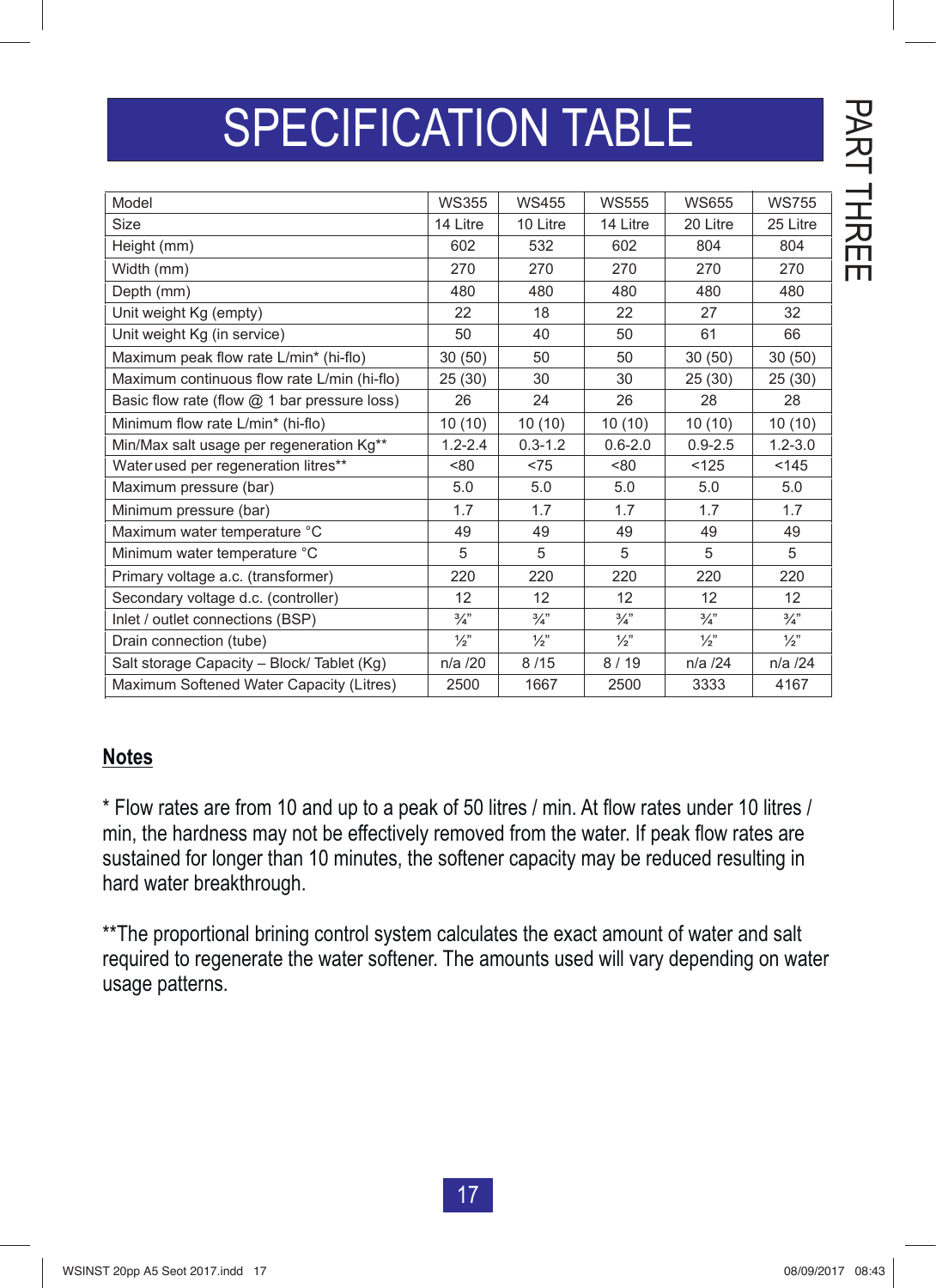# WATER SOFTENER WARRANTY

guaranteed against faulty materials and workmanship for a minimum period of 12 months from the date of purchase. Under the provision of this the warranty agreement, the warranty liability is limited to the repair or replacement cost of the unit only and is subject to the terms shown below.

NOTE: Some models may be supplied with an extended warranty period as standard

#### **Conditions and Terms of the Warranty:**

Your new water softener has been designed to give you many years of satisfactory service and<br>in a method of the stress of the stress of the stress of the stress of the stress of the stress of the presentation of the stress This warranty provides benefits, which are additional to, and do not affect, your legal rights. BWT will replace or exchange any necessary parts to repair free of charge any domestic water softener supplied by BWT or it's agents, located within the United Kingdom\*, which is shown to the satisfaction of BWT to be defective due to faulty workmanship or materials within a minimum of 12 months from the date of installation. If any domestic water softener has, in BWT's opinion, been used for commercial purposes, the period of cover will be reduced to 6 months.

**What services and associated costs are not included?**

Repairs due to breakdown caused by but not limited to:

- *Use of the unit for purposes for which it was not designed or intended.*
- *Incorrect installation e.g. the failure to follow instructions or advice given by BWT or it's representatives*.
- *Any defect caused by malicious or willful action, negligence, misuse or third party interference.*
- *Any defect or damage occasioned by fire, lightening, explosion, flood, storm, frost impact or other extraneous cause.*
- *Consequential loss arising as a result of a defect occurring in the water softener or installation.*
- *Any defect or damage arising as a result of failure in the public electricity supply.*
- *Any damage to equipment other than the water softener caused as a result of hard water.*
- *Any damage to fixtures and fittings other than the water softener caused as a result of softened water.*
- *Any salt used or wasted as a result of a defect or damage to the water softener.*

#### **The repair costs for: -**

- *Consumer replaceable items including but not limited to filters, batteries and light bulbs.*
- *Associate items but not part of the unit, including but not limited to, pipe work and electrical connections.*
- *The expense of a service call when the service engineer finds no fault.*

#### **Extended Warranties**

In addition to the standard warranty, BWT can offer you the option to further extend this protection with one of their unique warranty and service plans that provides the peace of mind offered by an extended warranty and the practical benefits of a service plan.

For further details please see the literature supplied with your new water softener or phone 01494 838100. **\* UK Mainland Only**